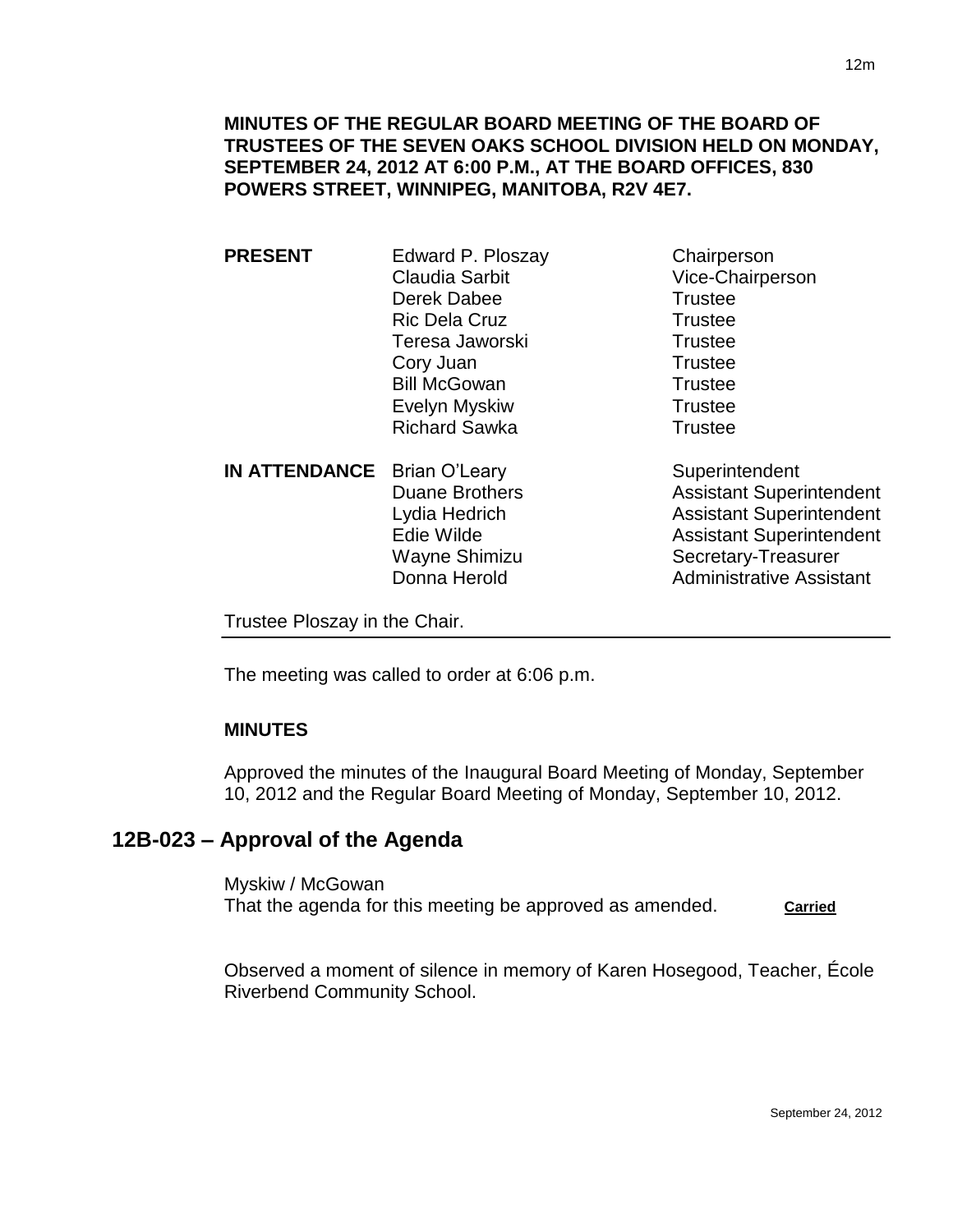# **12B-024 – Moved to Committee of the Whole at 6:09 p.m.**

Dela Cruz / Juan That the Board move into Committee of the Whole. **Carried**

Trustee Sarbit in the Chair.

## **SUPERINTENDENTS' PERSONNEL REPORT**

# **12B-025 – Superintendents' Personnel Report**

Myskiw / Dabee That the Superintendents' Personnel Report be ratified. **Carried**

### TEACHER APPOINTMENTS

Appointed the following to part-time Limited Teacher-General (Term) contracts:

Jasmin McCuaig (.50), effective September 11, 2012 (indefinite) Jennifer Pasternak (.25), effective September 4, 2012 to June 28 2013

### TEACHER LEAVE OF ABSENCE

Granted Linda Mercier a full-time (1.00) leave of absence, without pay, effective September 4, 2012 to June 28, 2013.

#### TEACHER MATERNITY AND PARENTAL LEAVES

Granted Jennifer Lamoureux maternity and parental leave effective July 25, 2012 to July 25, 2013.

Granted Rhian Smith-Renaud maternity and parental leave effective September 17, 2012 to September 3, 2013.

Granted Natalie Trudeau maternity and parental leave effective October 29, 2012 to November 4, 2013.

Granted Michelle Vermette maternity and parental leave effective November 5, 2012 to November 4, 2013.

Granted Kimberly Zealand maternity and parental leave effective November 19, 2012 to November 19, 2013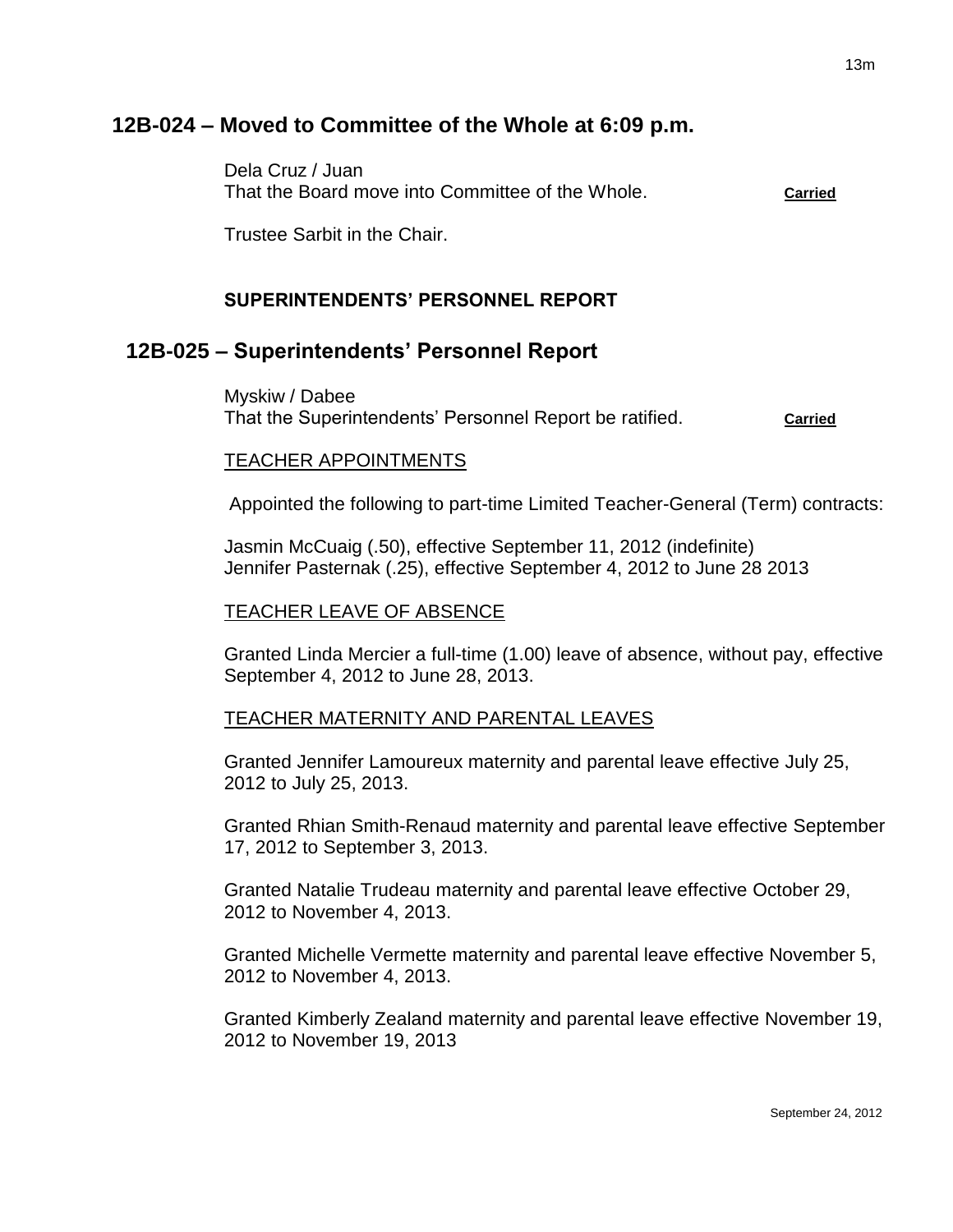## **SUPERINTENDENTS' PERSONNEL REPORT**

## TEACHER RESIGNATION

Received notice of intent to resign from Kimberley Corlett effective June 29, 2012.

## EDUCATIONAL ASSISTANTS LEAVES OF ABSENCE

Granted the following full-time (1.00) leaves of absence, without pay:

Heather La Liberte, September 4, 2012 to June 28, 2013 Bryan Robertson, September 4, 2012 to April 26, 2013 Chris Rossong, September 4, 2012 to February 5, 2013

## EDUCATIONAL ASSISTANT MATERNITY AND PARENTAL LEAVE OF ABSENCE

Granted Nichole Karpoff maternity and parental leave effective December 3, 2012 to December 3, 2013.

## SECRETARIAL-CLERICAL APPOINTMENT

Appointed Jacqueline Nikkel to a full-time (1.00) position effective September 20, 2012.

### COMMUNITY COORDINATOR RESIGNATION

Received notice of intent to resign from Colleen Zahedi effective September 23, 2012.

### IMMIGRANT TEACHER EDUCATION PROGRAM (ITEP) APPOINTMENTS

Appointed the following to the ITEP Program effective September 4, 2012 to June 28, 2013:

Monina Jocson Swati Prabhakar

Marisol Manangan **Paramieet Ranouta** Sadia Naseem Shabnam Siddiqui

## **SUPERINTENDENTS' REPORT**

The following matters were received as information:

2012-2013 Divisional Plan Update.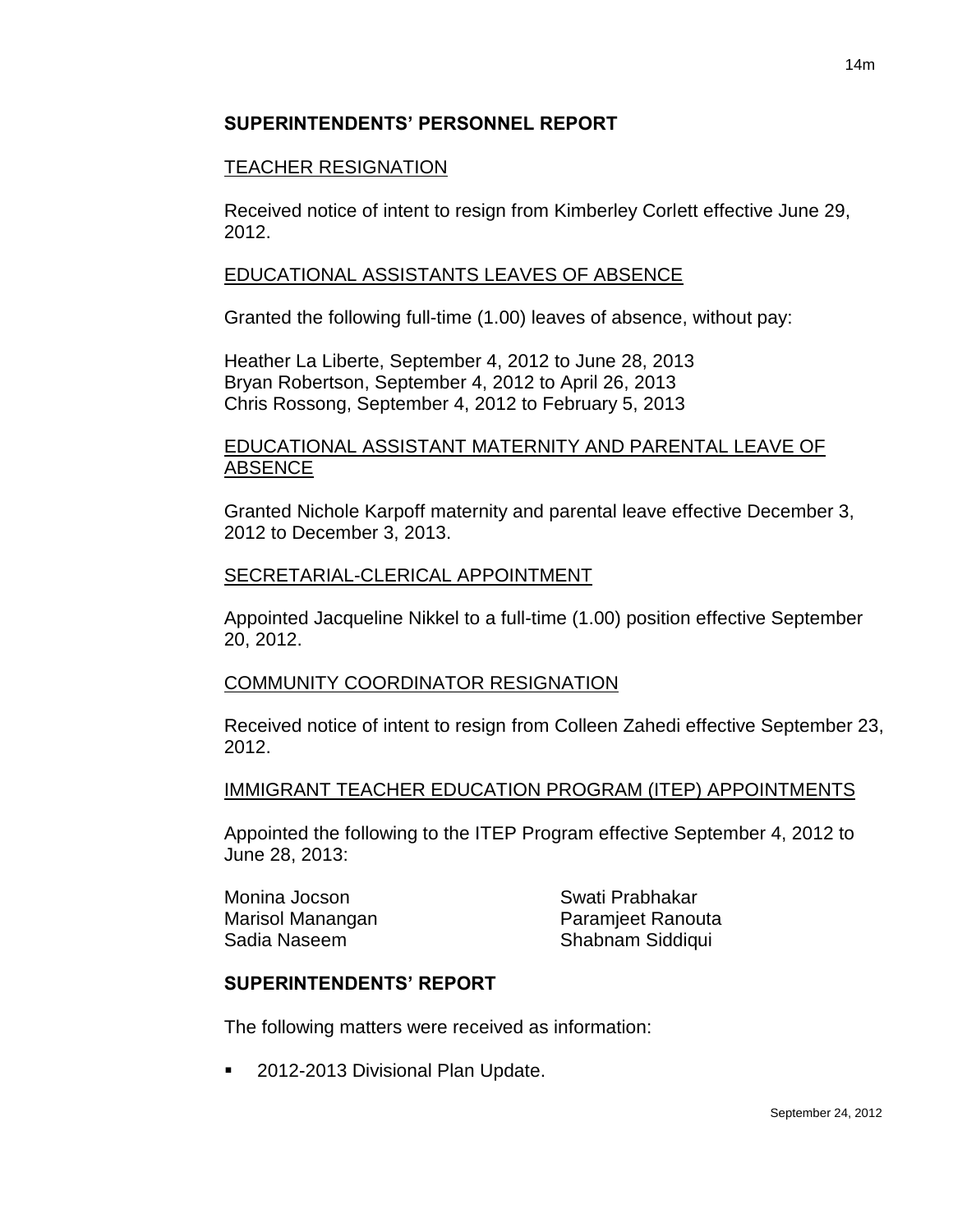## **SUPERINTENDENTS' REPORT**

- **Poverty Simulation Debriefing.**
- **Maples Commons Update.**
- **Court of Queen's Bench Update between Seven Oaks School Division and** Falcon Creek Industries et al.
- Summary of School Incidents Reported Electronically January 1, 2012 to June 30, 2012.
- **Tender Summary Results Andrews Early Learning Centre (Victory School** Stand-Alone Childcare).
- CUPE Local 731 2012-2013 Election Results.
- **SOTA Liaison Meetings Update.**

Trustee Ploszay in the Chair.

# **12B-026 – SOTA Wine and Cheese – October 25, 2012**

### Jaworski / Juan

That the Board respond to SOTA granting their request to hold a Wine and Cheese event on October 25, 2012 at Garden City Collegiate without charge provided that the event is alcohol free at the proposed time or begins no earlier than 5:00 p.m. if there will be a cash bar. **Carried**

# **12B-027 – By-Law No. 5-2012 (Ward Boundaries)**

Sawka / McGowan

Approved that By-Law No. 5-2012 for the purpose of changing ward boundaries be given first reading. **Carried**

# **12B-028 – Suspension of Regular Order of Business**

#### Sarbit / Juan

Approved that the Board suspend its regular order of business in order to give second and third reading to By-Law No. 5-2012 for the purpose of changing ward boundaries. **Carried** 

# **12B-029 – By-Law No. 5-2012 (Ward Boundaries)**

#### Jaworski / Dabee

Approved that By-Law No. 5-2012 for the purpose of changing ward boundaries be given second reading. **Carried**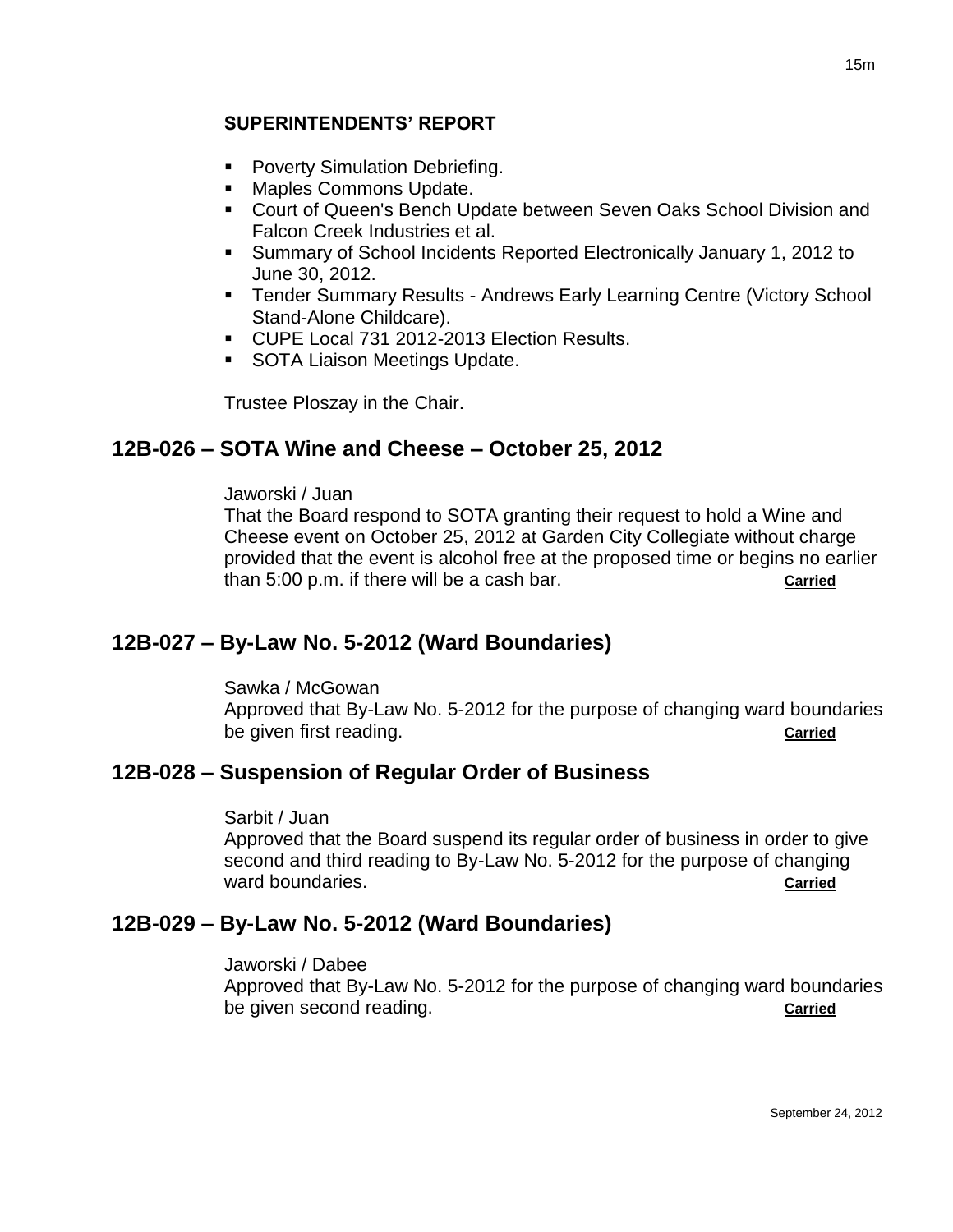# **12B-030 – By-Law No. 5-2012 (Ward Boundaries)**

Sawka / Jaworski

That By-Law No. 5-2012 for the purpose of changing ward boundaries be given third and final reading, be signed and sealed. **Carried**

## **CONSENT AGENDA**

# **12B-031 – Consent Agenda**

Dela Cruz / Juan That the Consent Agenda be approved. **Carried**

### Affinity Firestop Consultants Invoice No. 1205-05

That Invoice No. 1205-05 for the Maples Collegiate Roof Phase 2 project in the amount of \$2,252.25 be paid to Affinity Firestop Consultants.

### Agassiz Consulting Group Ltd. Invoice No. 8686

That Invoice No. 8686 for the Maples Collegiate Roof Phase 2 project in the amount of \$2,254.77 be paid to Agassiz Consulting Group Ltd.

### Kowalchuk Consulting Engineers Invoice No. 11-157-1

That Invoice No. 11-157-1 for the Maples Collegiate Roof Phase 2 project in the amount of \$7,927.50 be paid to Kowalchuk Consulting Engineers.

### Kowalchuk Consulting Engineers Invoice No. 11-157-2

That Invoice No. 11-157-2 for the Maples Collegiate Roof Phase 2 project in the amount of \$102.40 be paid to Kowalchuk Consulting Engineers.

#### Master Roofing Ltd. Certificate of Payment No. 1

That Certificate of Payment No. 1 for the Maples Collegiate Roof Phase 2 project in the amount of \$293,317.50 be paid to Master Roofing Ltd.

#### Statutory Holdback on Master Roofing Ltd. Certificate of Payment No. 1

That the Statutory Holdback on Certificate of Payment No. 1 for the Maples Collegiate Roof Phase 2 project in the amount of \$22,650.00 be paid to the SOSD/Master Roof 447 Maples Roof Phase 2 account.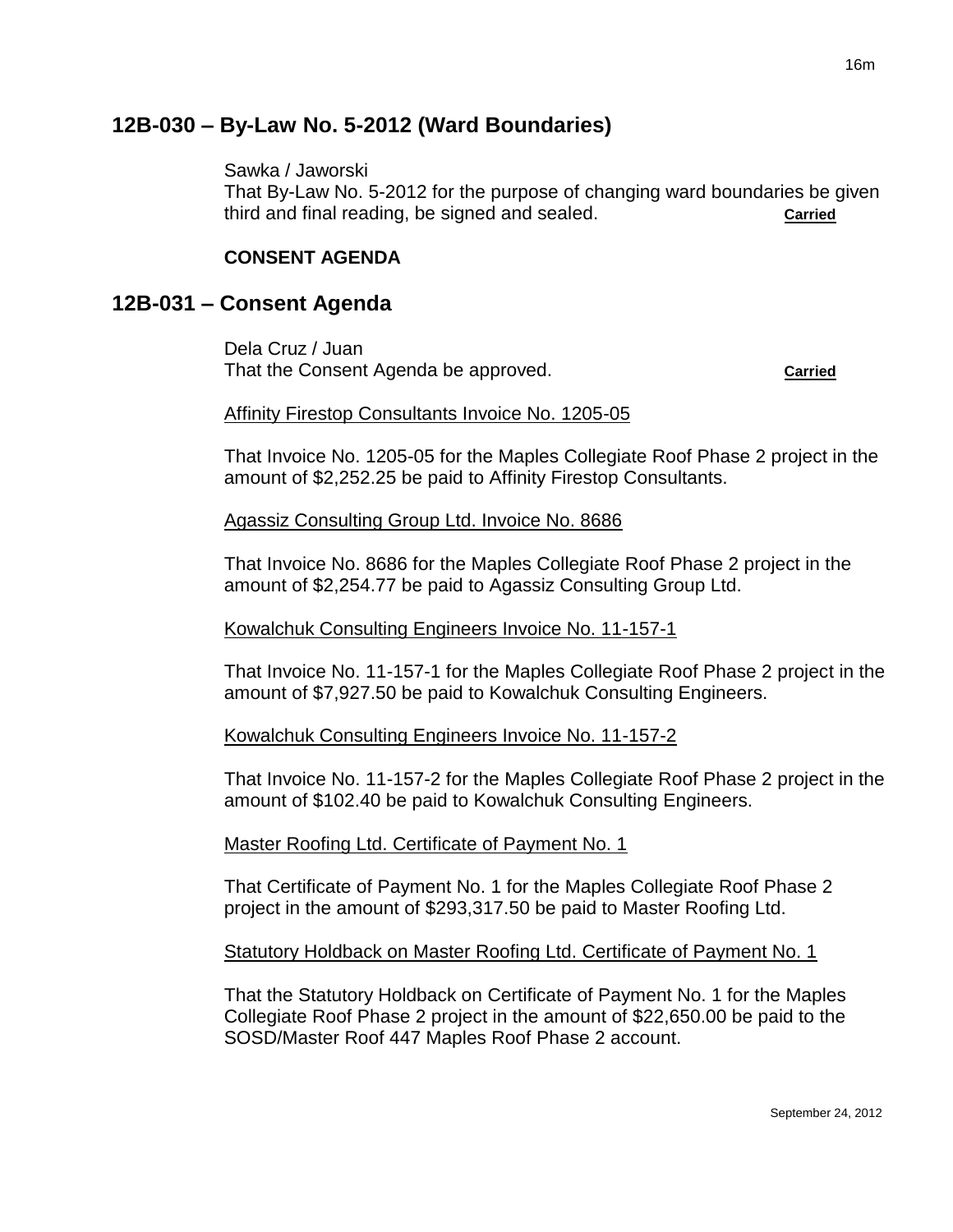## **CONSENT AGENDA**

### Master Roofing Ltd. Certificate of Payment No. 2

That Certificate of Payment No. 2 for the Maples Collegiate Roof Phase 2 project in the amount of \$146,658.75 be paid to Master Roofing Ltd.

### Statutory Holdback on Master Roofing Ltd. Certificate of Payment No. 2

That the Statutory Holdback on Certificate of Payment No. 2 for the Maples Collegiate Roof Phase 2 project in the amount of \$11,325.00 be paid to the SOSD/Master Roof 447 Maples Roof Phase 2 account.

### Mayer's Contract Interior Ltd. Certificate of Payment No. 1

That Certificate of Payment No. 1 for the Garden City Collegiate Science Lab project in the amount of \$68,912.90 be paid to Mayer's Contract Interior Ltd.

Statutory Holdback on Mayer's Contract Interior Ltd. Certificate of Payment No. 1

That the Statutory Holdback on Certificate of Payment No. 1 for the Garden City Collegiate Science Lab project in the amount of \$5,321.46 be paid to the SOSD/Mayer's Contract 446 GCCI Science Lab account.

#### Prairie Architects Inc. Invoice No. 3919

That Invoice No. 3919 for the new Amber Trails School project in the amount of \$260,507.58 be paid to Prairie Architects Inc.

#### Stantec Consulting Invoice No. 392700

That Invoice No. 392700 for the Portable Classrooms FY12 project in the amount of \$3,826.20 be paid to Stantec Consulting.

#### **NEW BUSINESS**

Trustee Myskiw commented on the following:

- **West St. Paul Dress Code Policy**
- **Elwick Summer Arts Program.**
- **Divisional purchase of the Biovator.**
- **Victory School Unite to Change (Timetable).**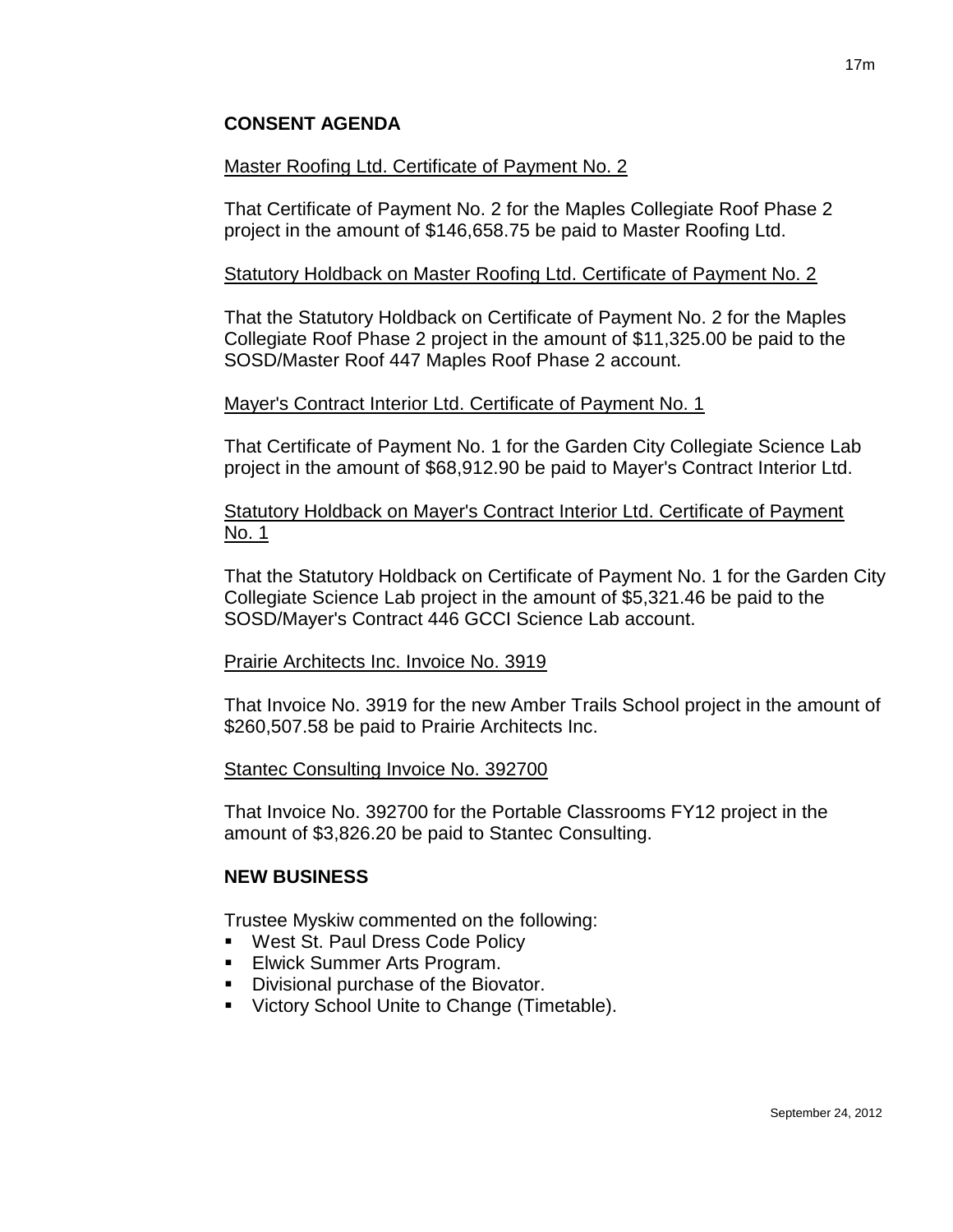# **CONFERENCE REPORT**

Adair Warren, Principal, Met School: MET School Big Bang Conference,\ August 7 to 10, 2012 - Providence, Rhode Island.

# **CORRESPONDENCE**

- R. Appelmans, Secretary-Treasurer, Winnipeg School Division: Rita Hildahl, Chair and Mark Wasyliw, Vice-Chair for the 2012-2013 school year.
- Robert Rivard, President, Manitoba School Boards Association: Letter to MASBO regarding MSBA Pension Plan Contribution Rates.
- Robert Rivard, President, Manitoba School Boards Association: Congratulatory letter to Brian Pallister, MLA Fort Whyte, new role as Leader of the Progressive Conservative Party in Manitoba.
- **Evergreen School Division: Robert Arnason, Chair and Ruth Ann Furgala,** Vice-Chair for the 2012-2013 school year.
- **MSBA Executive Highlights-September 4, 2012.**
- **MSBA 2012-2013 Calendar of Events.**
- Disability is Natural Workshop: September 28, 2012, Viscount Gort Hotel.
- St. James Assiniboia School Division New Release: Bruce Chegus, reelected Chair and Craig McGregor, re-elected Vice-Chair for the 2012-2013 school year.
- St. James Assiniboia School Division News Release: Bruce Chegus awarded Queen Elizabeth II Diamond Jubilee Medal.
- **Manitoba Education Attendance Reporting Process.**
- Brian O'Leary, Superintendent, Seven Oaks School Division: Request to Public Schools' Finance Board to receive approval of the new school in Amber Trails to accommodate an opening day enrolment of 800 students.
- **Hanover School Division: Ad for Assistant Superintendent of Schools.**
- MSBA Conflict Resolution Workshop November 28, 2012.
- Manitoba Education: Teaching Social Justice and Human Rights Workshop.
- St. James Assiniboia School Division Workshops: School Refusal Behaviour in Children and Adolescents: Characteristics, Assessment and Treatment & Enriching Curriculum for All Students: Developing A School Wide Enrichment Model.
- Manitoba Education School Programs Division: Youth Health Survey (YHS) 2012 - Grade 7 to 12.
- Dwight MacAulay, Chief of Protocol, Government of Manitoba: 2012 marks the Diamond Jubilee of Her Majesty The Queen.
- West Kildonan Collegiate: Wolverines Boys' hockey team traveling to Montreal to take part in the Canadian Hockey Enterprises 2012-2013 International Youth Tournament, November 30 to December 2, 2012.
- Pembina Trails School Division: David Johnson, Chair and Tim Johnson, Vice-Chair for the 2012-2013 school year.
- River East Transcona School Division: Robert Fraser, Chair and Wayne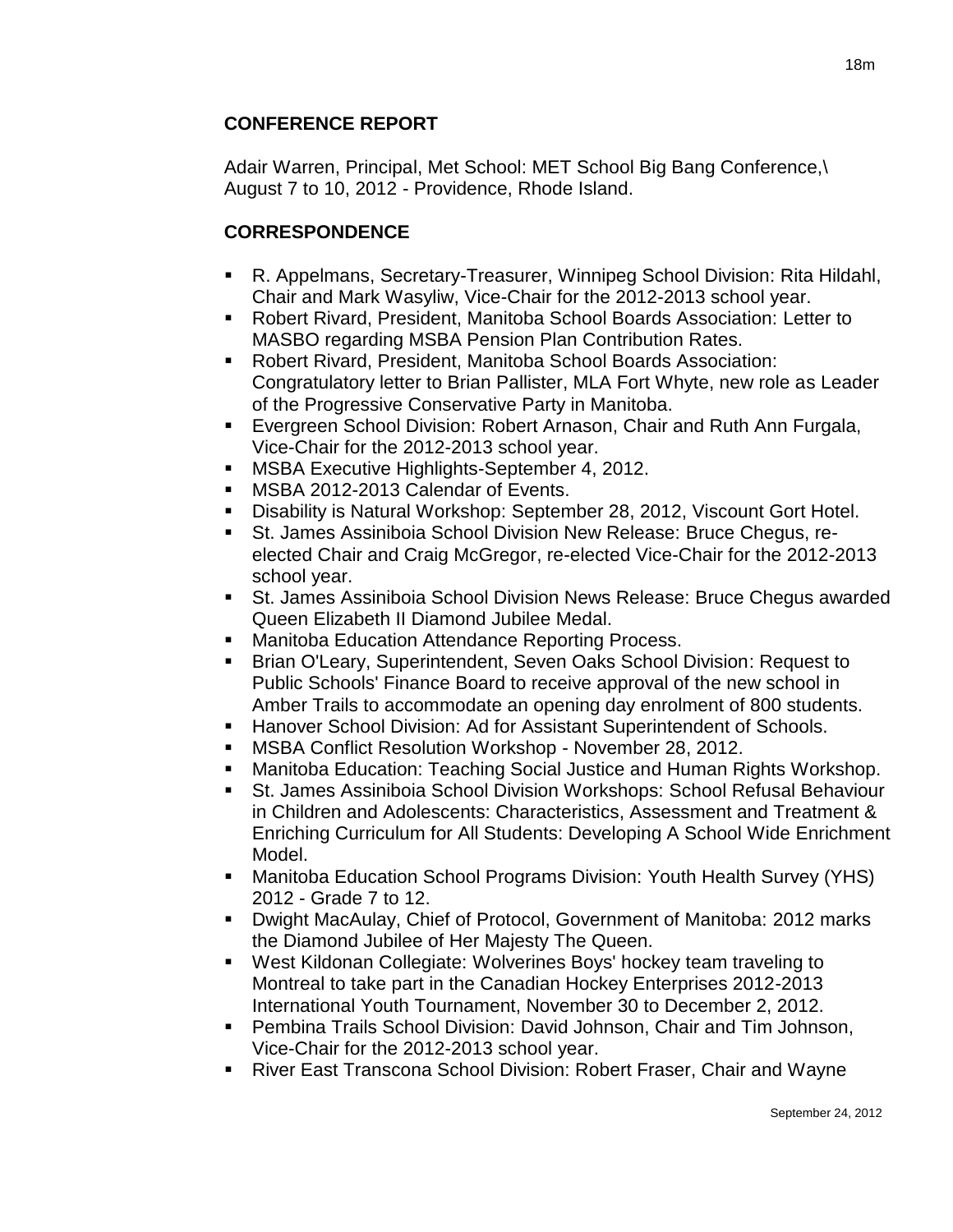# **CORRESPONDENCE**

Ritcher, Vice-Chair for the 2012-2013 school year.

- Rick Dedi, Executive Director, The Public Schools Finance Board: Maples Collegiate - Approval to Proceed with Self-Funded Project.
- Paul Birston, Manager of Architectural Services, The Public Schools Finance Board: Constable Edward Finney School - Roof Replacement.
- **Paul Birston, Manager of Architectural Services, The Public Schools Finance** Board: Maples Collegiate Institute - Roof Replacement Phase 1.
- Paul Birston, Manager of Architectural Services, The Public Schools Finance Board: Maples Collegiate Institute - Roof Replacement Phase 2.
- Labour Relations, Manitoba School Boards Association: September 2012 Update - CPI, Unemployment Rate, Regional Trends.
- **Office of the Fire Commissioner: New regulatory requirements respecting** elevating devices for persons with disabilities (EDPPDs).
- Nancy Allan, Minister of Education: Maples Collegiate recipient of Manitoba Scientists in the Classroom Grant.
- Thank You Cards Long Service Retirement Dinner June 2012: Karen Hartikainen, Darla Grinham.
- Big Picture Learning Supercalendar 2012-2013.
- Cathy Ratuski, Teacher, Riverbend School: Thank you card for flowers sent on behalf of the Board of Trustees and the Superintendents' Team.

# **12B-032 – Moved to Committee of the Whole at 7:47 p.m.**

Jaworski / McGowan That the Board move into Committee of the Whole.

**Carried**

Trustee Sarbit in the Chair.

# **12B-033 – Block Funding**

Juan / Myskiw

That the Board respond to MTS and SOTA's request to meet regarding Block Funding of Level II Special Needs Students and invite them to attend the October 22, 2012 Informal Board meeting.

# **12B-034 – 2012-2013 Photocopier Tender**

McGowan / Dela Cruz

That Gold Business Solutions be awarded the 2012-2013 Tender for photocopiers on the basis of lowest acceptable bid. **Carried**